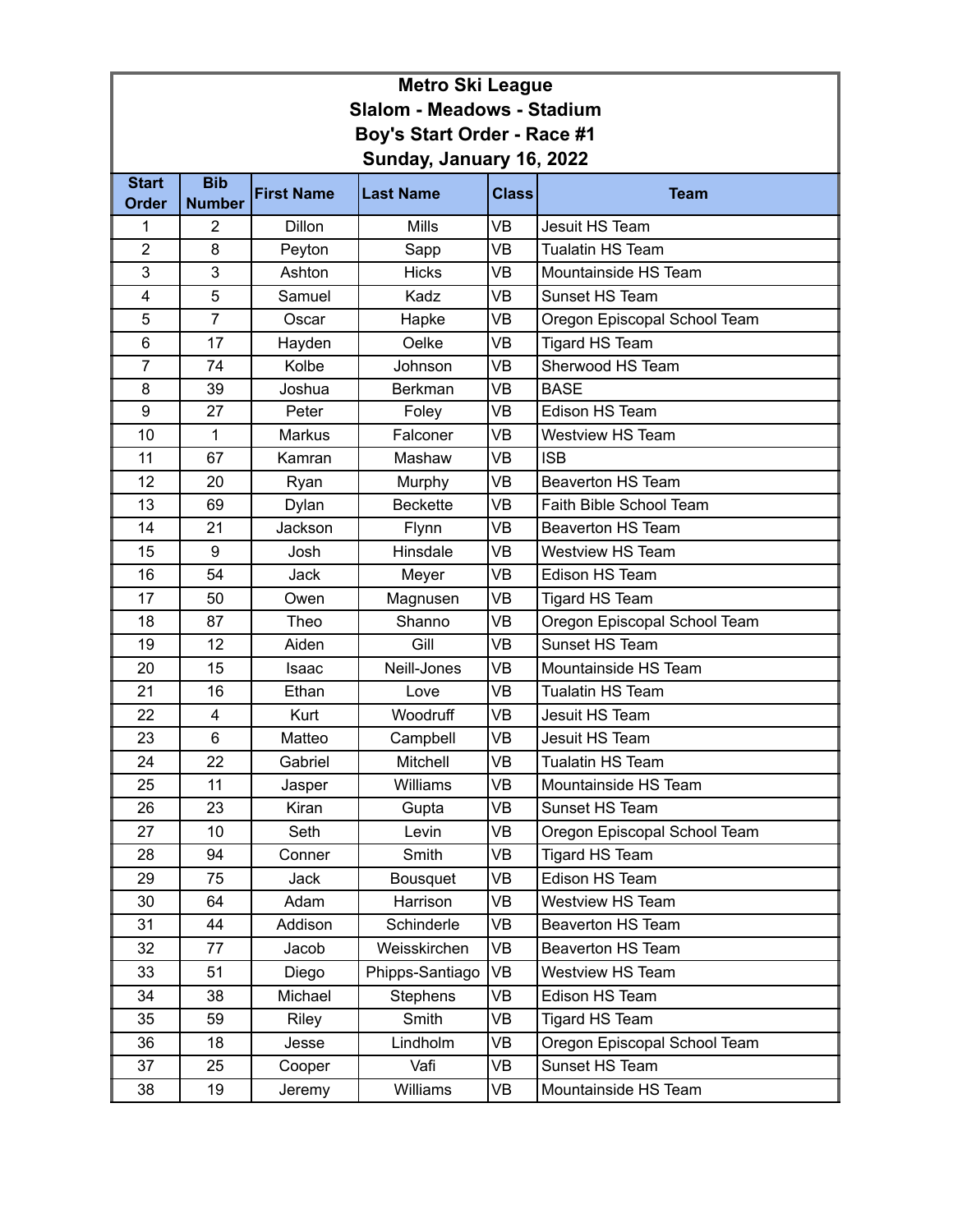| 39 | 43  | Theodosious   | <b>Tzantarmas</b> | <b>VB</b>  | <b>Tualatin HS Team</b>      |  |
|----|-----|---------------|-------------------|------------|------------------------------|--|
| 40 | 13  | Noah          | <b>Stremme</b>    | <b>VB</b>  | Jesuit HS Team               |  |
| 41 | 14  | Hayden        | Smith             | <b>VB</b>  | Jesuit HS Team               |  |
| 42 | 82  | Maddix        | Schermerhorn      | <b>VB</b>  | <b>Tualatin HS Team</b>      |  |
| 43 | 78  | Mason         | Lewis             | <b>VB</b>  | Mountainside HS Team         |  |
| 44 | 31  | Dylan         | <b>Morris</b>     | <b>VB</b>  | Sunset HS Team               |  |
| 45 | 49  | Olin          | Gilster           | <b>VB</b>  | Oregon Episcopal School Team |  |
| 46 | 57  | Dustin        | Kephart           | <b>VB</b>  | <b>Tigard HS Team</b>        |  |
| 47 | 42  | Preston       | Slama             | <b>VB</b>  | Edison HS Team               |  |
| 48 | 95  | Olin          | Jerde             | <b>VB</b>  | <b>Beaverton HS Team</b>     |  |
| 49 | 71  | Roy           | Porter            | <b>VAB</b> | <b>Beaverton HS Team</b>     |  |
| 50 | 41  | Roman         | Alcantar          | <b>VAB</b> | Edison HS Team               |  |
| 51 | 70  | Milo          | Johnson           | <b>VAB</b> | <b>Tigard HS Team</b>        |  |
| 52 | 61  | William       | Cohen             | <b>VAB</b> | Oregon Episcopal School Team |  |
| 53 | 48  | Alexander     | Redshaw           | <b>VAB</b> | Sunset HS Team               |  |
| 54 | 60  | Carter        | Cluff             | <b>VAB</b> | Mountainside HS Team         |  |
| 55 | 91  | Maxwell       | Smoot             | <b>VAB</b> | <b>Tualatin HS Team</b>      |  |
| 56 | 24  | Rory          | <b>Breemer</b>    | <b>VAB</b> | Jesuit HS Team               |  |
| 57 | 85  | Joseph        | Ferguson          | <b>JVB</b> | Jesuit HS Team               |  |
| 58 | 30  | <b>Blake</b>  | Zucco             | <b>JVB</b> | Sunset HS Team               |  |
| 59 | 45  | Aaron         | Cargill           | <b>JVB</b> | Oregon Episcopal School Team |  |
| 60 | 53  | <b>Tanner</b> | <b>Block</b>      | <b>JVB</b> | <b>Tigard HS Team</b>        |  |
| 61 | 63  | Ezekiel       | Van Dresser       | <b>JVB</b> | Tigard HS Team               |  |
| 62 | 79  | Alexander     | Chin              | <b>JVB</b> | Oregon Episcopal School Team |  |
| 63 | 46  | Arvan         | Rubin             | <b>JVB</b> | Sunset HS Team               |  |
| 64 | 37  | Connor "Mac"  | Flanagan          | <b>JVB</b> | Jesuit HS Team               |  |
| 65 | 26  | Walter        | Zuber             | <b>JVB</b> | Jesuit HS Team               |  |
| 66 | 47  | Ben           | Gillette          | <b>JVB</b> | Sunset HS Team               |  |
| 67 | 68  | Zizhe         | Han               | <b>JVB</b> | Oregon Episcopal School Team |  |
| 68 | 86  | Arnav         | Chilakala         | <b>JVB</b> | <b>Tigard HS Team</b>        |  |
| 69 | 92  | <b>Nick</b>   | Caldwell          | <b>JVB</b> | <b>Tigard HS Team</b>        |  |
| 70 | 34  | Shawn         | Nakayama          | <b>JVB</b> | Oregon Episcopal School Team |  |
| 71 | 84  | Miles         | Wilkinson         | <b>JVB</b> | Sunset HS Team               |  |
| 72 | 56  | John          | Jaderholm         | <b>JVB</b> | Jesuit HS Team               |  |
| 73 | 90  | Joseph        | Penna             | <b>JVB</b> | Jesuit HS Team               |  |
| 74 | 121 | Hayden        | Hubbard           | <b>JVB</b> | Oregon Episcopal School Team |  |
| 75 | 52  | John          | Stanley           | <b>JVB</b> | Oregon Episcopal School Team |  |
| 76 | 76  | William       | Gilster           | <b>JVB</b> | Jesuit HS Team               |  |
| 77 | 88  | Parker        | Heydet            | <b>JVB</b> | Jesuit HS Team               |  |
| 78 | 36  | Will          | Morich            | <b>JVB</b> | Jesuit HS Team               |  |
| 79 | 28  | Caden         | Hanel             | <b>JVB</b> | Jesuit HS Team               |  |
| 80 | 32  | Griffin       | Galbraith         | <b>JVB</b> | Jesuit HS Team               |  |
| 81 | 80  | Trent         | Williamson        | <b>JVB</b> | Jesuit HS Team               |  |
| 82 | 66  | Andy          | Whalen            | <b>JVB</b> | Jesuit HS Team               |  |
| 83 | 83  | Henry         | Thoman            | <b>JVB</b> | Jesuit HS Team               |  |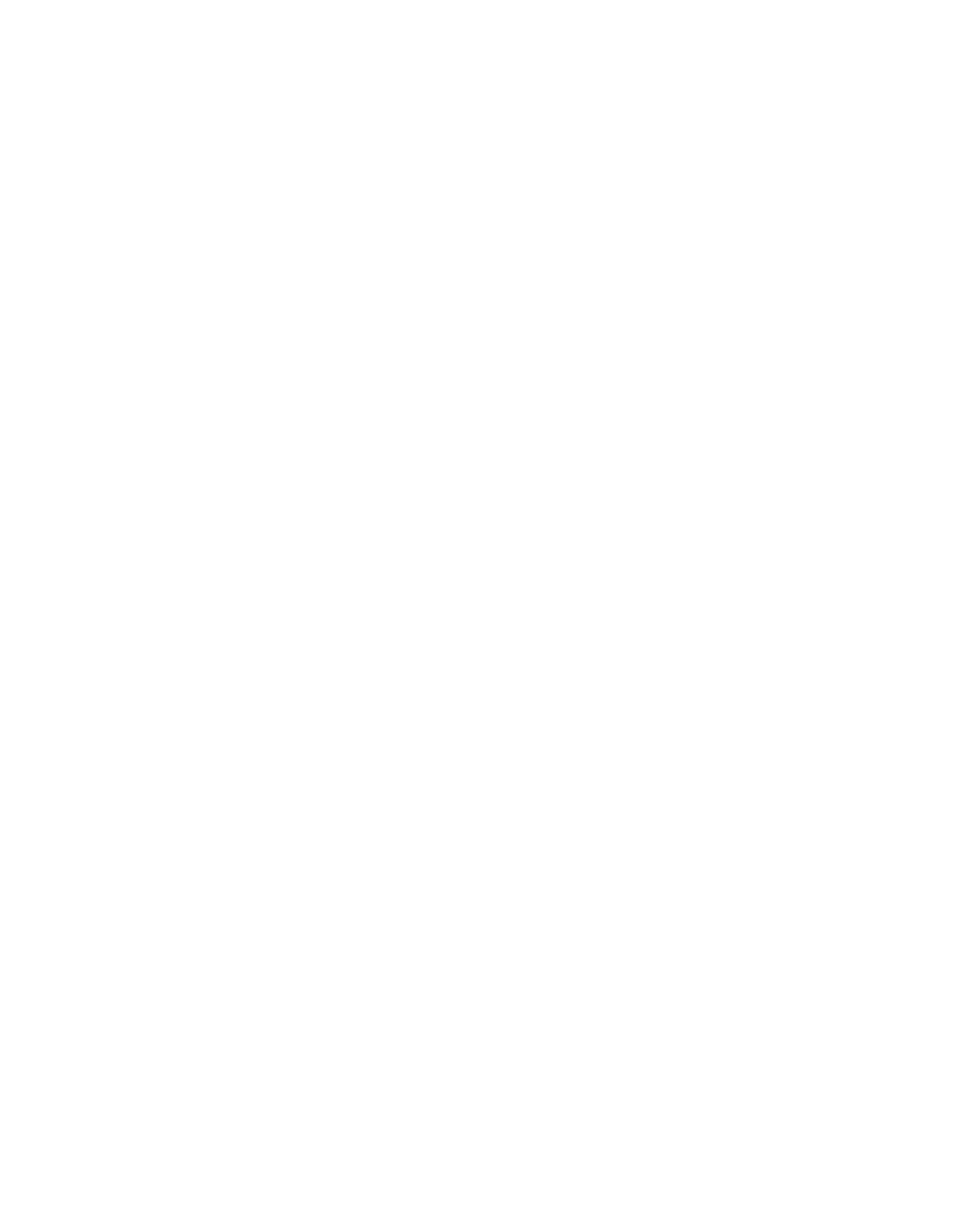| <b>Metro Ski League</b>          |                             |                   |                  |              |                              |  |  |  |
|----------------------------------|-----------------------------|-------------------|------------------|--------------|------------------------------|--|--|--|
| <b>Slalom - Medows - Stadium</b> |                             |                   |                  |              |                              |  |  |  |
| Girl's Start Order - Race #1     |                             |                   |                  |              |                              |  |  |  |
| Sunday, January 16, 2022         |                             |                   |                  |              |                              |  |  |  |
| <b>Start Order</b>               | <b>Bib</b><br><b>Number</b> | <b>First Name</b> | <b>Last Name</b> | <b>Class</b> | <b>Team</b>                  |  |  |  |
| 1                                | 17                          | Josephine         | <b>Willcuts</b>  | VG           | Newberg HS Team              |  |  |  |
| $\overline{2}$                   | 66                          | <b>Bella</b>      | Martin           | VG           | Faith Bible School Team      |  |  |  |
| 3                                | 5                           | Morgan            | Rogers           | VG           | Sunset HS Team               |  |  |  |
| 4                                | 3                           | Jessica           | Trost            | VG           | Sherwood HS Team             |  |  |  |
| 5                                | 46                          | Payton            | Wilson           | VG           | <b>Beaverton HS Team</b>     |  |  |  |
| 6                                | 67                          | Emily             | Madsen           | VG           | Mountainside-ISB             |  |  |  |
| $\overline{7}$                   | 4                           | Megan             | Wargo            | VG           | <b>Tigard HS Team</b>        |  |  |  |
| 8                                | 6                           | <b>Brianne</b>    | <b>Sass</b>      | VG           | Southridge-BASE              |  |  |  |
| 9                                | $\overline{2}$              | Kaitlynn          | Ping             | VG           | Jesuit HS Team               |  |  |  |
| 10                               | 12                          | Hannah            | Gitt             | VG           | Tualatin HS Team             |  |  |  |
| 11                               | 49                          | Sarah             | <b>Shields</b>   | VG           | Edison HS Team               |  |  |  |
| 12                               | 1                           | Annie             | Hendrickson      | VG           | Oregon Episcopal School Team |  |  |  |
| 13                               | 8                           | Sophia            | <b>McGinnis</b>  | VG           | Oregon Episcopal School Team |  |  |  |
| 14                               | 21                          | Natalie           | Mathis           | VG           | Tualatin HS Team             |  |  |  |
| 15                               | 9                           | Piper             | <b>Buckley</b>   | VG           | Jesuit HS Team               |  |  |  |
| 16                               | 19                          | Kirstin           | Graeper          | VG           | Southridge-BASE              |  |  |  |
| 17                               | 23                          | Elena             | Hartnell         | VG           | <b>Tigard HS Team</b>        |  |  |  |
| 18                               | $\overline{7}$              | <b>Bryce</b>      | Dahlgren         | VG           | Mountainside-ISB             |  |  |  |
| 19                               | 64                          | Lauren            | <b>Brown</b>     | VG           | <b>Beaverton HS Team</b>     |  |  |  |
| 20                               | 81                          | Willow            | Moffett          | VG           | Sherwood HS Team             |  |  |  |
| 21                               | 60                          | Claire            | <b>McCorkle</b>  | VG           | Sunset HS Team               |  |  |  |
| 22                               | 57                          | Audrey            | <b>Barre</b>     | VG           | Newberg HS Team              |  |  |  |
| 23                               | 73                          | Lily              | Guyette          | VG           | Newberg HS Team              |  |  |  |
| 24                               | 11                          | Emma              | Snell            | VG           | Sunset HS Team               |  |  |  |
| 25                               | 53                          | Natalie           | Bernhard         | VG           | Beaverton HS Team            |  |  |  |
| 26                               | 18                          | <b>Brooke</b>     | Imbrie           | VG           | Mountainside-ISB             |  |  |  |
| 27                               | 16                          | Lily              | <b>McNutt</b>    | VG           | Tigard HS Team               |  |  |  |
| 28                               | 56                          | Drew              | Inman            | VG           | Southridge-BASE              |  |  |  |
| 29                               | 30                          | Parker            | House            | VG           | Jesuit HS Team               |  |  |  |
| 30                               | 22                          | Grace             | Love             | VG           | Tualatin HS Team             |  |  |  |
| 31                               | 10                          | Annika            | Hamm             | VG           | Oregon Episcopal School Team |  |  |  |
| 32                               | 47                          | Catherine         | Zhu              | VG           | Oregon Episcopal School Team |  |  |  |
| 33                               | 44                          | Cassia            | <b>Tippett</b>   | VG           | Tualatin HS Team             |  |  |  |
| 34                               | 20                          | Liza              | Grim             | VG           | Jesuit HS Team               |  |  |  |
| 35                               | 28                          | Catherine         | Ganzer           | VG           | Southridge-BASE              |  |  |  |
| 36                               | 76                          | Ellie             | <b>Bohnstedt</b> | VG           | Tigard HS Team               |  |  |  |
| 37                               | 26                          | Alison            | Andrea           | VG           | Mountainside-ISB             |  |  |  |
| 38                               | 24                          | Avery             | Gill             | VG           | Sunset HS Team               |  |  |  |